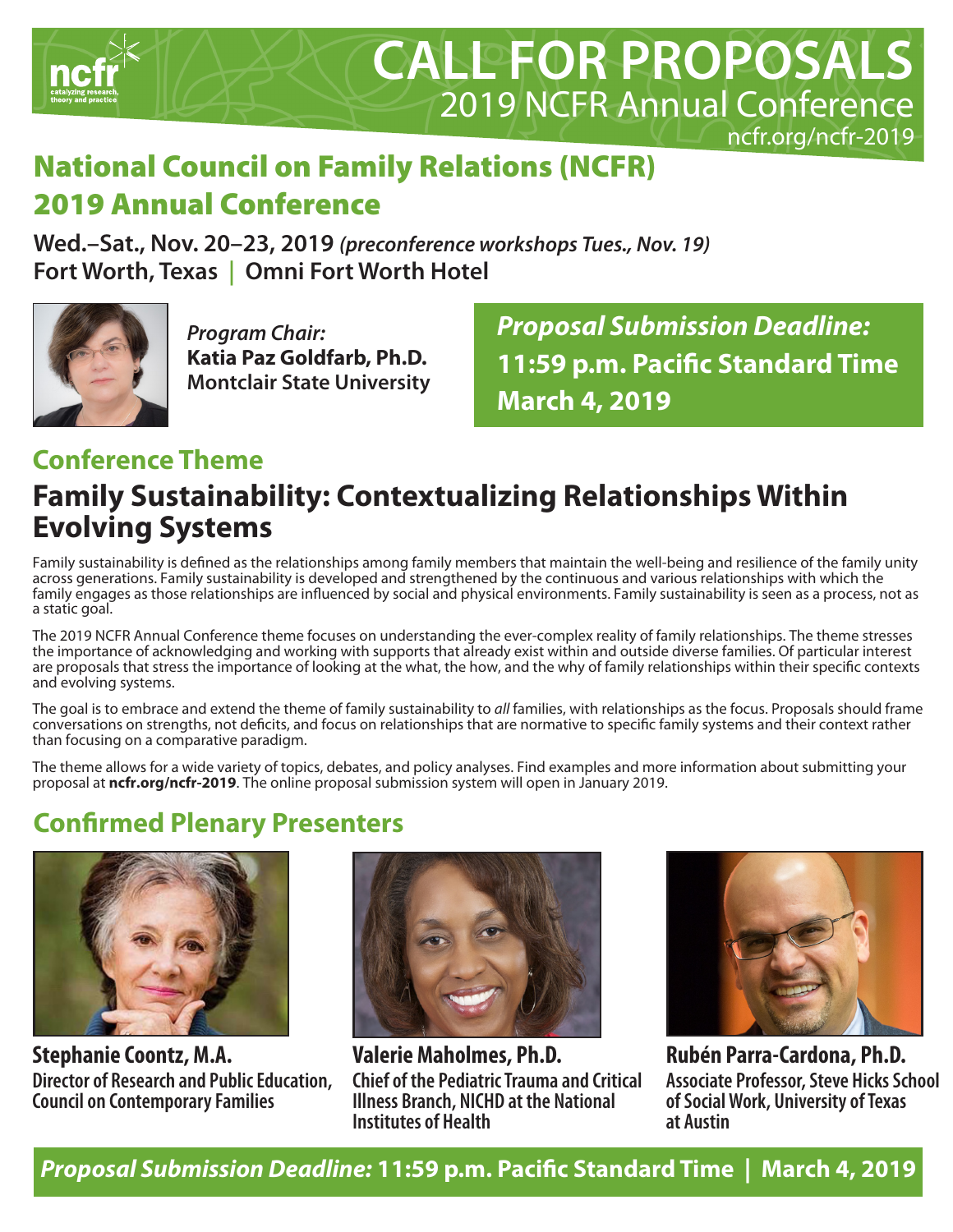# **Table of Contents**

| $\mathbf{2}$            |
|-------------------------|
| $\overline{\mathbf{2}}$ |
|                         |
|                         |
|                         |
|                         |
|                         |
|                         |
|                         |
|                         |
|                         |
|                         |

### **Sustainable Conference Goals**

• To highlight strength-based research on diverse families and their relationships within their context.

### **2019 Conference Program Committee**

*Program Chair:* **Katia Paz Goldfarb,** Montclair State University *Program Chair-Elect:*  **Bradley van Eeden-Moorefield,**  Montclair State University *Affiliate Councils Program Chair:* **Brandon Burr**, University of Central Oklahoma *Section Chairs:* Advancing Family Science: **Jennifer Reinke, CFLE, University** of Wisconsin-Stout Education and Enrichment: **Michelle L. Toews** (chair-elect)**,** Kansas State University Ethnic Minorities: **Yolanda T. Mitchell,** University of North Texas Families and Health: **Kimberly Greder, CFLE,** Iowa State University Extension

• To feature innovative evidencebased best practices, programs, and pedagogies that promote family resiliency and well-being for diverse families in a variety of contexts.

• To draw attention to and critically analyze policies that strengthen or are of detriment to relationships for all types of families.

Family Policy: **Anne Farrell,** Chapin Hall at the University of Chicago **Morgan Cooley** (chair-elect)**,** Florida Atlantic University Family Therapy: **Rachel B. Tambling**, University of Connecticut Feminism and Family Studies: **Abbie E. Goldberg**, Clark University International: **Mihaela Robila**, Queens College, City University of New York Religion, Spirituality, and Family: **Michael Goodman**, Brigham Young University Research and Theory: **Kari Adamsons**, University of Connecticut

*Students and New Professionals:* **Erin Lavender-Stott**, South Dakota State University **J. Kale Monk**, University of Missouri

*TCRM Co-Chairs:* **Spencer James,**  Brigham Young University; **Adam Galovan**, University of Alberta

*Inclusion and Diversity Committee Representative:* **Miriam Mulsow**, Texas Tech University

*Ex Officio:* NCFR Executive Director: **Diane Cushman** NCFR Director of Research and Policy Education: **Jennifer Crosswhite**  NCFR Program Consultant: **Cindy Winter** NCFR Conference and Meeting Planner:

*2019 NCFR Conference Call for Proposals — Page 2*

**Judy Schutz**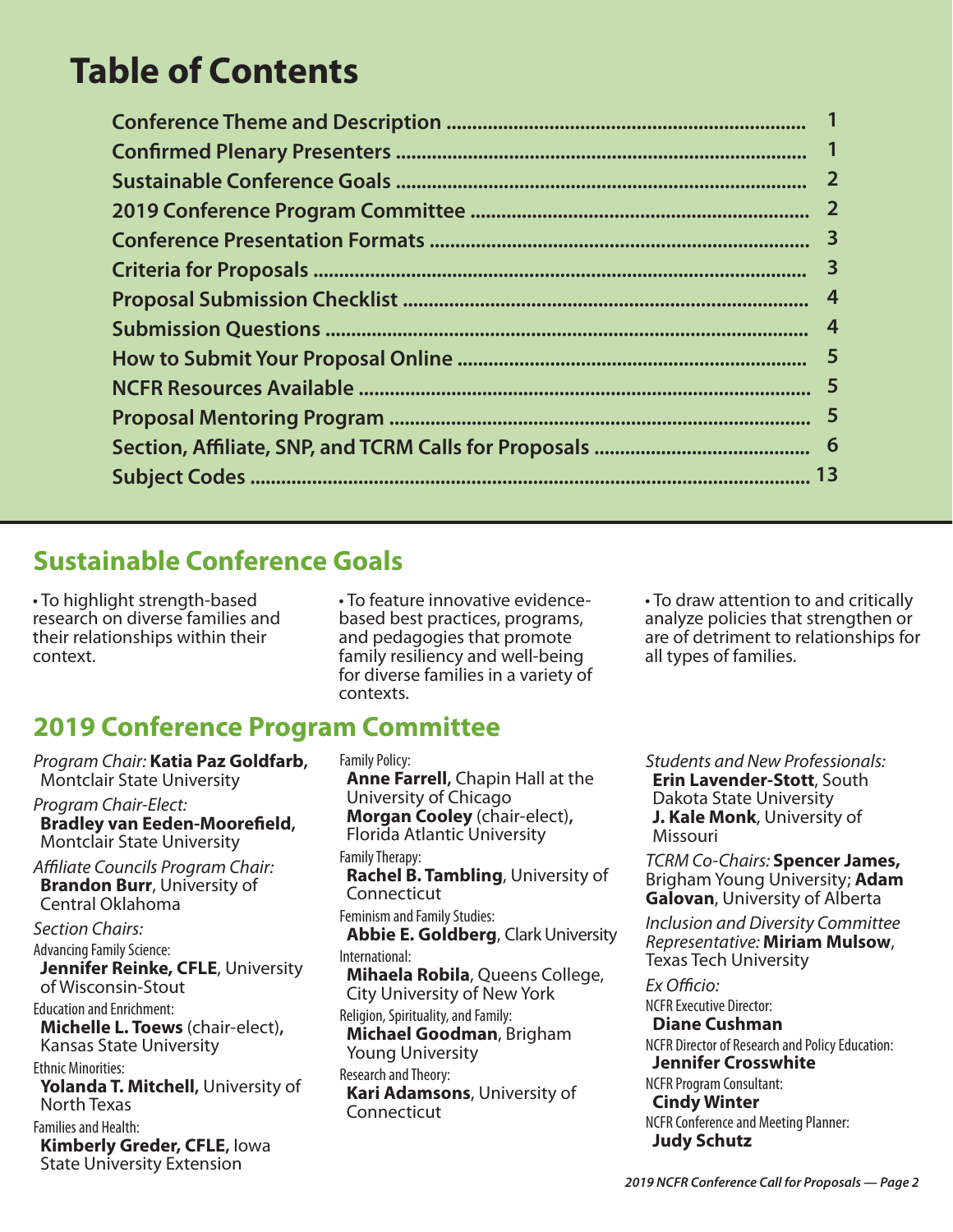### **Conference Presentation Formats**

NCFR considers all formats, including posters, of equal value. All formats are reviewed with the same criteria.

*For questions regarding content*, call or email the chair of the section to which you will be submitting. *For technical or process questions*, email Cindy Winter (cindywinter@ncfr.org).

Remember that the more choices in presentation format you provide, the better your chance of being accepted if your review scores are high enough. You'll choose from among the following presentation formats:

**Lightning Paper Session** — 6 papers centered on a common theme. Focuses only on key findings/observations, followed by a question and answer time. Each presenter has 8 minutes to present. A maximum of 8 slides are to be prepared in advance.

**Paper Session** — 3-4 papers that coalesce around a common idea or theme, followed by a question and answer time. Each presenter has approximately 12 minutes to present.

**Poster** — A display containing a title, short abstract, subheaders, bullets, illustrative information (e.g., tables, charts, graphs, pie charts, etc.), and select references. It provides an opportunity for in-depth discussion of presentations with attendees. Posters are scored using the same criteria as papers, symposia, and workshops, and are equal in merit to all other formats.

#### *Special Instructions for a Symposium Proposal*

- **On Page 1,** include the following:
	- (1) symposium title
	- (2) a list of individual paper titles, authors, and coauthors
	- (3) symposium chair and discussant names

For all first authors and presenting authors and discussants, **list current employer and job title, highest degree earned, discipline and institution from which the highest degree was earned, current licenses, and email address**. For coauthors not presenting and symposium chairs, include only email address and employer.

**Poster Symposium** — An addition to the poster session. Authors prepare material as a regular poster. During the last 20 minutes of the poster session, a facilitator leads a discussion with the poster presenters grouped for the poster symposium and the audience.

**Symposium** — A presentation and discussion by 3-4 experts on a particular topic. A discussant integrates and summarizes the papers, develops implications for policy and practice from the research, and initiates audience discussion. *See below for special instructions for symposia proposals.*

**Workshop** — A **training session** in which the speaker leads participants through exercises or skills development in a given field.

*Other special formats for sections are described below, under their section plans.*

**• Page 2** is a one-page description (i.e., abstract) of the symposium, including how all the individual papers fit together. Include three measurable objectives *(see page 4 of this call for sample objectives)*.

**• Page 3 and following:** Prepare a proposal of no more than 500 words and one page of tables/references for each of the papers to be presented during the symposium. Combine everything into one document. For questions about content, contact the section chair to whom you will submit your proposal (email addresses on succeeding pages). For questions about the computer submission process, contact Cindy Winter (cindywinter@ncfr.org).

### **Criteria for Proposals**

**•** The proposal describes work that meets BOTH of the following criteria:

(a) Progress on the work is far enough along so the research can be completed and a polished presentation prepared in time for the conference; AND

(b) Regardless of focus (i.e., research, practice), a prescribed methodological approach is used which is appropriate and rigorous.

**•** The proposal is clearly written and logically organized, with complete references provided.

**•** Proposals can be based on qualitative, quantitative, or mixed-method research, or can focus on a systematic literature review, program intervention or evaluation, policy analysis, or analysis of theoretical or pedagogical approaches.

(a) Regardless of focus, the proposal explicitly articulates a strong connection to existing research;

(b) Regardless of focus, the proposal explicitly articulates a strong connection to theory;

(c) The proposal has the potential to stimulate new knowledge and/or innovative practices.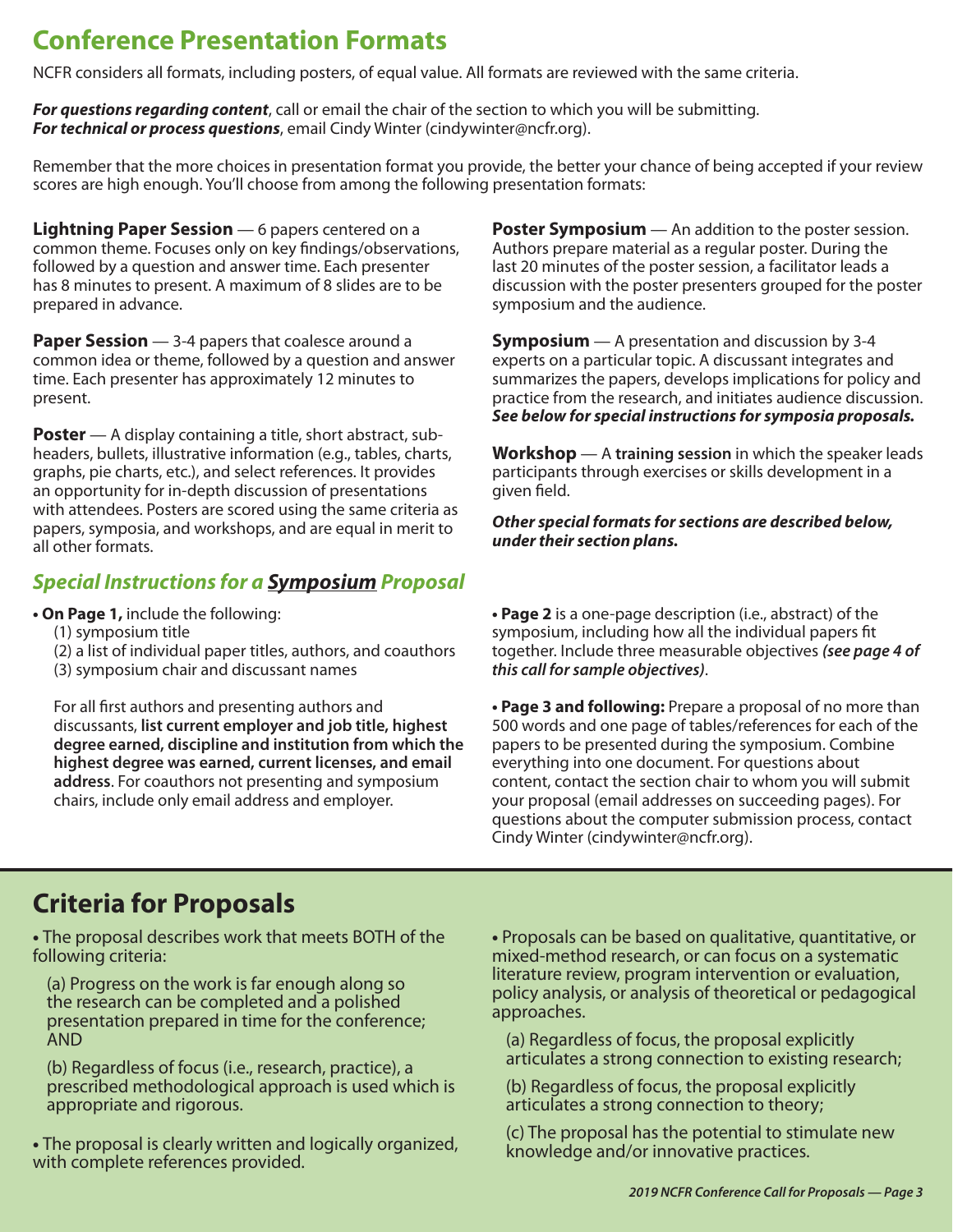# **Proposal Submission Checklist** *Please remember:* For all first

**• Proposal title** (maximum of 125 characters, including spaces and punctuation)

**• Select a primary subject keyword**. (See list on page 13 of this document.)

**• Name your first and second choice of preferred formats** (e.g., paper, symposium, workshop, poster, poster symposium, lightning paper, resource exchange roundtables, etc.).

**• Proposal focus:** Indicate the focus of your proposal (e.g., qualitative research, systematic literature review).

**• Determine to which group you will submit your proposal:** one of the 10 sections; affiliate councils; Students and New Professionals (SNP only accepts proposals that address professional development); or TCRM. *Please note that proposals to TCRM and the affiliate councils have different proposal submission processes.*

**• Prepare a short abstract.** This is a maximum 125-word synopsis of your proposal, keyed into the submission system. Do not list the names of the authors on the abstract. The computer program tracks author identity.

**• Prepare a long proposal** and save it as a PDF (you will only be allowed to submit your proposal as a PDF). This document is used for the review process. The proposal consists of no more than 1,000 words plus a maximum of two pages of figures/tables and one page of references. Do not list author names or addresses. The proposal is reviewed anonymously in a blind-review process.

#### **• Prepare 3 measurable objectives.** Sample objectives to guide formatting:

- *To evaluate the effectiveness of the [insert title here] family program.*
- *To analyze the [insert policy here] from a family perspective.*
- *To demonstrate the return on investments families provide in health care.*

#### *Your long proposal must include the following elements (no abstract):*

**· Thesis/aims/goals:** Begin by summarizing the thesis of your proposal, followed by the aims and goals. Because of the brevity of the proposal, make your point up front rather than writing your entire proposal before you get to the purpose.

**· Methods:** Write the main points; do not include reasons in support of your thesis. Briefly discuss the methods you are using to provide evidence for your thesis and show how this is timely, relevant, and cutting-edge. Explain the implementation of your methods. Demonstrate your knowledge on the methods you used and explain how they benefit your research.

**· Analysis and preliminary results/conclusions:** Indicate the kinds of procedures you are using to answer your hypothesis, and provide preliminary results and conclusions based on the data that you have collected. Readers will want to know the possible benefits and drawbacks of your research.

**· Implications for practice/policy:** Discuss the potential impact of your results. Be sure that you show how your research can be applied.

See our webpage at **bit.ly/NCFRLitRev** for specific tips for writing a successful literature review. *2019 NCFR Conference Call for Proposals — Page 4*

authors and presenting authors and discussants, **list current employer and job title, highest degree earned, discipline and institution from which the highest degree was earned, current licenses, and email address**. For coauthors not presenting and symposium chairs, include only email address and employer.

The NCFR Annual Conference is an approved continuing education (CE) provider for National Board for Certified Counselors (NBCC) and Certified Family Life Educators (CFLE). We collect additional information, such as presenter credentials and objectives, during the proposal submission process to ensure we have the information required for NCFR to provide CEs.

## **Submission Questions**

#### *May I submit a previously published/ presented paper?*

No. Papers that have been published or previously presented are not accepted.

#### *When will I know if my proposal has been accepted?*

You will be notified by June 1, 2019.

#### *If my proposal is accepted, what is expected of me?*

• At least one author of accepted proposals must attend the conference — including registering and paying the registration fee — to present.

• Upload copies of the PowerPoint slides you will be using to the NCFR website by one week prior to the conference.

• If your presentation is accepted as a paper, symposium, lightning paper, or poster symposium, you must send a copy of your final presentation to the session facilitator/discussant by Oct. 21, 2019. You also are required to upload your presentation PowerPoint slides to the NCFR website (except poster symposium).

*May I submit more than one proposal as a first author?* Yes.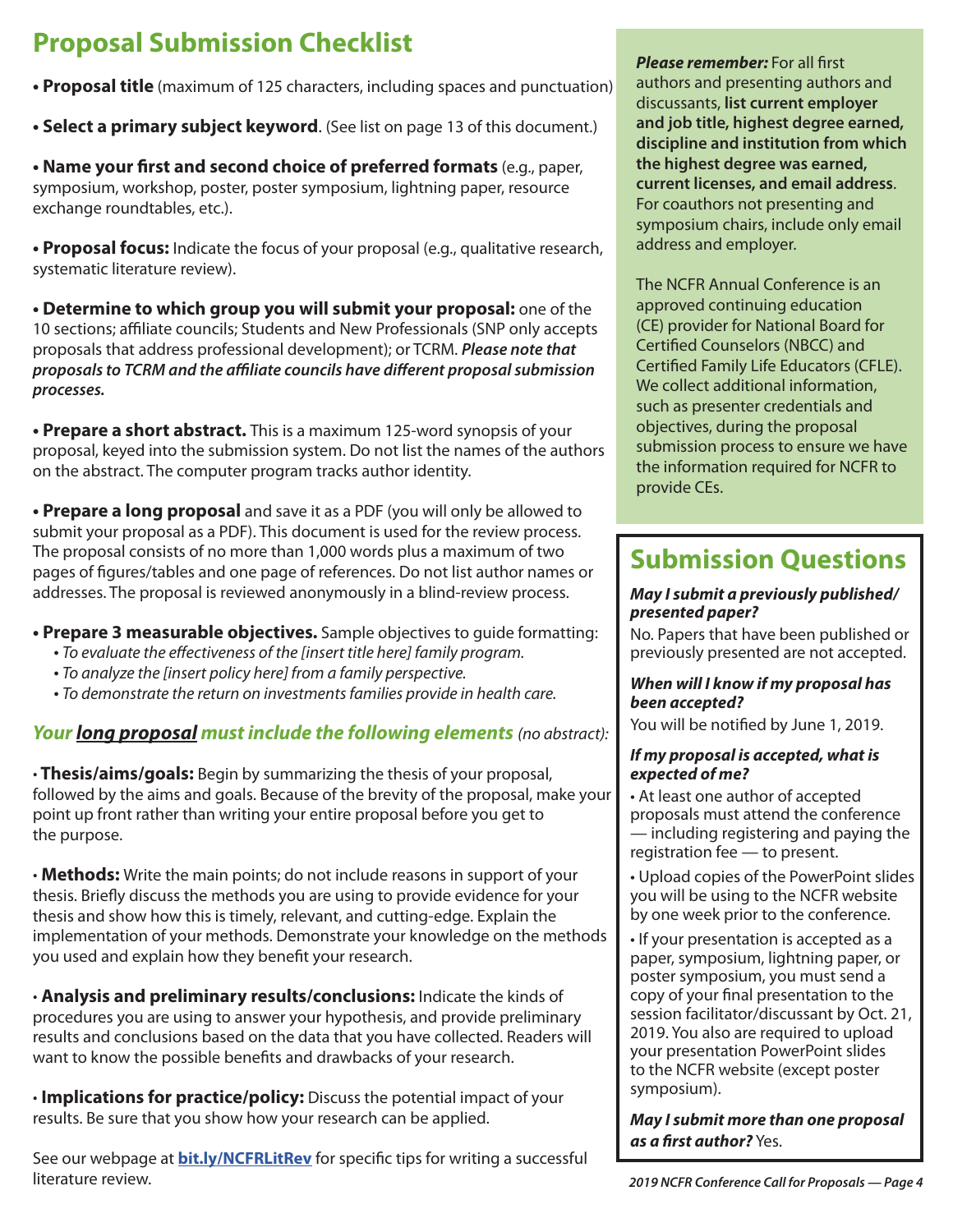### **How to Submit Your Proposal Online**

#### **NCFR, through Oxford Abstracts, will open the online submission system through a link on the NCFR website.**

NCFR will post and publicize complete details about how to navigate the online submission system prior to when the system opens. The submission system is slated to open by late January 2019.

*Please note:* The submission system requires you to submit *names, email addresses, current employer and job title, highest degree earned, discipline and institution from which the highest degree was earned, and current licenses* for **all first and presenting authors and discussants**. For coauthors not presenting and symposium chairs, include only names, email addresses, and current employers.

**To submit a proposal when the online submission system is open: 1. Visit ncfr.org/call-for-proposals 2. Click on "Submit a Proposal"**

*Proposal Submission Deadline:* **11:59 p.m. Pacific Standard Time | March 4, 2019**

NCFR has created **free webcasts** on the NCFR conference submission and review process to help submitters and presenters prepare for the conference. Find these webcasts on the NCFR website:

- **• How to Submit a Conference Proposal (bit.ly/NCFRsubmit)**
- **• Understanding NCFR Conference Presentation Formats (bit.ly/NCFRformats)** *Includes a guide for students and new professionals, and roles of/tips for authors, facilitators, and discussants.*
- **• How to Review a Conference Proposal (bit.ly/NCFRreview)**

### **NCFR Resources Available Comparison Proposal Mentoring Program**

NCFR offers a conference proposal mentoring program. We have assembled a cadre of experienced presenters who are willing to volunteer their time to help you with your proposal.

To participate, email a draft proposal to Cindy Winter (cindywinter@ncfr.org) **before Feb. 15, 2019**.

We will match you with a supportive mentor who will give you feedback before you submit your proposal online.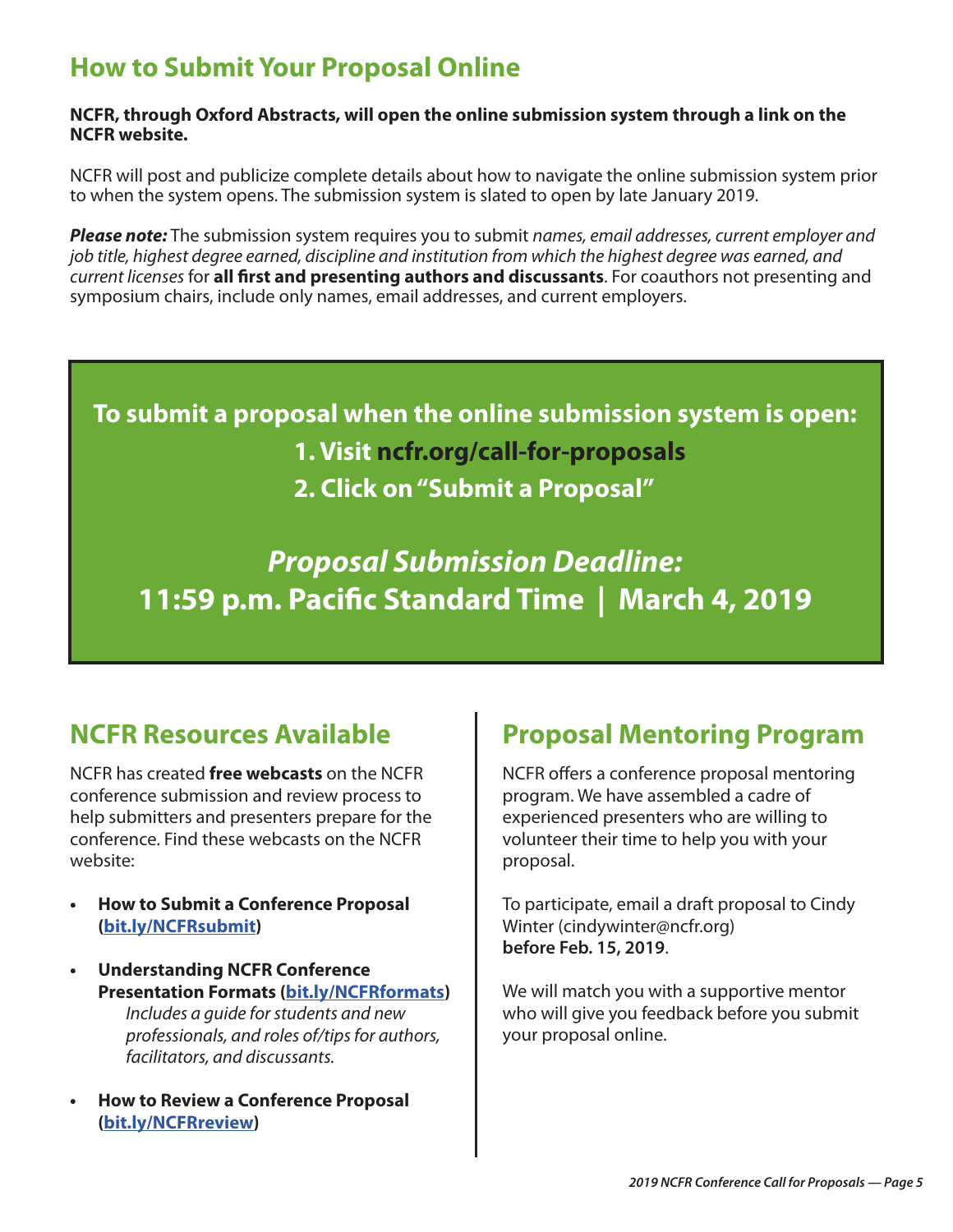### **Section, Affiliate, SNP, and TCRM Calls for Proposals**



#### Advancing Family Science (AFS) **M** Jennifer S. Reinke, Chair

The AFS Section seeks to expand, strengthen, and enhance the Family Science discipline and profession. In particular, the section is concerned with issues related to the strength and sustainability of Family Science programs, including marketing and recruiting for Family Science programs; innovative and effective teaching strategies for Family Science courses, including the development, delivery, and evaluation of Family Science curricula; best practices for administrators of Family Science programs; ethical issues in the practice of Family Science; and the state of Family Science as a discipline. The section welcomes conference proposals which address these issues.

We also are interested in proposals which address the 2019 theme, "Family Sustainability: Contextualizing Relationships Within Evolving Systems." More specifically, presenters might consider what sustainability looks like in the Family Science classroom, in institutions of higher education, and across the discipline. Examples of topics related to the conference theme might include:

• Scholarship of Teaching and Learning related to family sustainability sustainability in the family home, sustainable family development, sustainable family living, etc.

• innovative strategies for teaching about contemporary challenges and salient topics related to sustainability in Family Science.

• how to create sustainable servicelearning, study abroad, and other collaborative local or international partnerships.

• evidence-based practices that effectively demonstrate and promote Family Science program viability.

• the role of Family Science administrators in advancing Family Science programs and the discipline by addressing universal threats to family sustainability.

In addition to the many other conference proposal formats (see page 3),

we will again feature **Resource Exchange Roundtables** during the AFS Section member meeting. (See special instructions for this format on this page.)

*Proposals focusing on theory development, research methodology, and specific issues confronted by families do not fall within the focus of the AFS Section and would be a more appropriate fit for another section.*

We encourage submissions of proposals from all Family Science professionals, including administrators, educators, and students. NCFR student members who serve as first authors of the accepted proposals are eligible for the Wesley Burr Student Paper Award, which includes a plaque and cash award. Applicants must be members of the AFS Section.

**Contact: Jennifer S. Reinke, University of Wisconsin-Stout, Department of Human Development and Family Studies; email: reinkej@uwstout.edu**

#### $\mathbb{R}$  Education and Enrichment (EE) **Michelle Toews, Chair-Elect**

The EE Section welcomes proposals that focus on programs, resources, and scholarship that increase practitioners' effectiveness in providing community education and enrichment for individuals, couples, parents, and families. The 2019 conference theme offers an opportunity to submit proposals that examine how applied Family Science, Family Life Education, and extension (i.e., programming, evaluation, research) can support family sustainability (i.e., the relationships among family members that maintain the well-being and resilience of the family unit across generations).

Proposals highlighting the intersection of applied research, evidence-informed best practices, and policies related to family sustainability are encouraged. Fitting the 2019 conference goal, proposals can include, but are not limited to, innovative evidence-based best practices and programs that promote family resiliency and well-being for diverse families in a variety of context. Proposals related to a broad variety of topics covered within applied Family Science,

Family Life Education, and extension also are welcome.

In addition to the many other conference session formats (see page 3), we will feature **Resource Exchange Roundtables** during the section member meeting. Highlighting the role of practice as integral to Family Science, we are looking both for resources from an applied setting and basic research to strengthen the work of Family Life Educators. (See special instructions for this format on this page.)

We encourage proposals from established scholars, practitioners, new professionals, and students. All EE student members who submit a proposal as first author will be considered for the Student Proposal Award, which includes a cash award and registration waiver.

**Contact: Michelle Toews, Kansas State University, College of Human Ecology; email: MLToews@ksu.edu**

#### Special Instructions for Advancing Family Science and Education and Enrichment Resource Exchange Roundtables

In addition to all conference proposal formats, the Advancing Family Science and Education and Enrichment Sections will again feature Resource Exchange Roundtables during their combined section member meetings.

The Resource Exchange Roundtable is an interactive opportunity to demonstrate an educational, administrative, enrichment, or pedagogical (e.g., specific curricula or teaching technique) resource that has been particularly useful when working with students, families, professionals, or other populations. An overview is given by the leader who then facilitates active discussion about the topic. Evidence of effectiveness such as evaluation data should be provided in the proposal.

Please note: Resource Exchange Roundtable submissions for the AFS and EE Section member meeting go through the normal proposal review and evaluation process. Those accepted for the conference program are peer reviewed.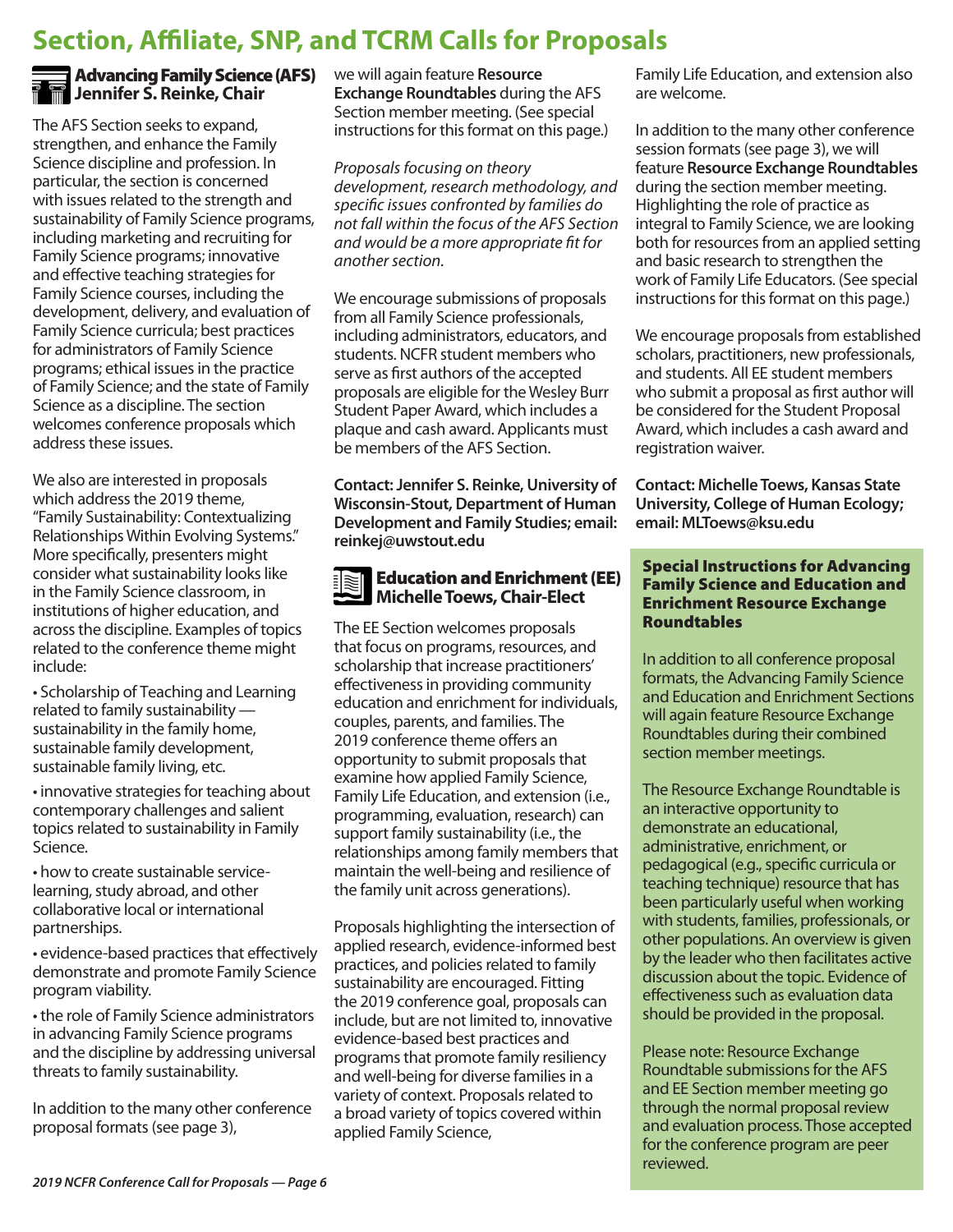#### Ethnic Minorities (EM) **Yolanda Mitchell, Chair**

The EM Section examines child, youth, individual, family, and community issues within the sociopolitical, historical, economic, and cultural context and through the lens of ethnicity, race, and other social addresses. We specifically focus on the social, cultural, biological, regional and ancestral characteristics, traditions, learned behaviors, customs, and adaptive tendencies found at all levels of the human ecology. Our section strives to continue the legacy of our past section members Marie F. Peters and John L. and Harriette P. McAdoo, who recognized the importance of human capital in ensuring resilience over adversity in families of color.

The goal of the 2019 conference will be to focus on "understanding the evercomplex reality of family relationships. The theme stresses the importance of acknowledging and working with supports that already exist within and outside diverse families. Of particular interest are proposals that stress the importance of looking at the what, the how, and the why of family relationships within their specific contexts and evolving systems."

When thinking of this year's conference theme, one might consider:

• how the strength and resilience within ethnic families serves as a catalyst for healthy children, youth, adults, neighborhoods, communities, and society.

• how scholars and practitioners can promote and learn from the strengths and resilience of ethnic minority families.

• how family relationships within ethnic families promote healthy communities and neighborhoods.

• how culturally appropriate, evidence-based practices promote family empowerment that shape the experiences and narratives of families at multiple levels of context.

• how existing, modified, and/or new policies can recognize and promote the role of ethnic families by building stronger schools, neighborhoods, workplaces, and communities.

• how grandparents, fictive kin, and other elders within ethnic families and communities serve as change agents for strong children, families, communities, and the broader society.

• how existing prevention programs can be adapted to meet the needs of the ever changing and diverse populations of ethnic families.

• how families create or access human capital to ensure successful adaptation to their environments.

We encourage and welcome other research, theory, practices, and policies that provide a cultural perspective on any aspect of the 2019 conference theme or outside of the theme that centers on children, youth, and families from diverse ethnic backgrounds.

Scholars, practitioners, and new professionals of all ethnic, racial, and diverse backgrounds are encouraged to submit proposals. Accepted proposals submitted by Students or New Professionals (SNP)—who also are EM Section members—will be considered for the SNP Best Paper Award for the section. The submission must demonstrate research that is completed and focused on a topic that has direct relevance to ethnic families.

**Contact: Yolanda Mitchell, University of North Texas, Department of Educational Psychology; email: yolanda.mitchell@unt.edu**

#### Families and Health (FH) **Kimberly Greder, Chair**

The mission of the FH Section is to promote the health and well-being of all families and their members through interdisciplinary activities that facilitate excellence in family health practice, research, education, and policies.

Our membership is comprised of individuals from diverse disciplines who collectively work to improve the health and well-being of individuals, families, and communities. We view health holistically and on a continuum that encompasses a variety of wellness and disease states. We believe health promotion and prevention activities are important, as well as projects that address myriad situations affecting families and their well-being.

We encourage the submission of proposals related to the conference theme or any aspect of families and health.

The 2019 conference theme, "Family Sustainability: Contextualizing Relationships Within Evolving Systems," provides a unique opportunity for proposal submissions to highlight the critical role that relationships and systems play in promoting resilience and stability among families. We welcome proposal submissions that highlight research, programs and best practices, and theory and policies that are related to the conference theme; promote health and well-being; and lessen health disparities. FH is interested in proposals that utilize innovative methodologies (e.g., direct observational methods, ecological momentary assessment [EMA], geographical informational systems [GIS]), mixed methods) to gain in-depth understanding of socioecological influences on families and health issues. Topics may include:

• health-related interventions and outcomes-based research;

• chronic conditions (physical and mental health);

• public health prevention (e.g., community health workers, nursing);

• health and wellness issues across the lifespan (birth to death; aging);

• relational influences on health (e.g., siblings, partners);

• community influences on health (e.g., education, services and supports through schools, health care centers, community mental health centers, military, churches, parks and recreation centers); and

• effects of trauma, violence, conflict, disability, illness, caregiving, loss, sleep, substance abuse, risk behaviors, etc. on family health and well-being.

Established scholars, new professionals, and students are encouraged to submit proposals. We especially encourage symposium submissions with established scholars as presenters. Each year, FH acknowledges outstanding student and professional papers and student posters with monetary awards. FH Section members can email award applications to Section Chair-Elect Amber Seidel (ajs49@ psu.edu), by June 1, 2019.

**Contact: Kimberly Greder, Iowa State University, Department of Human Development and Family Studies; email:**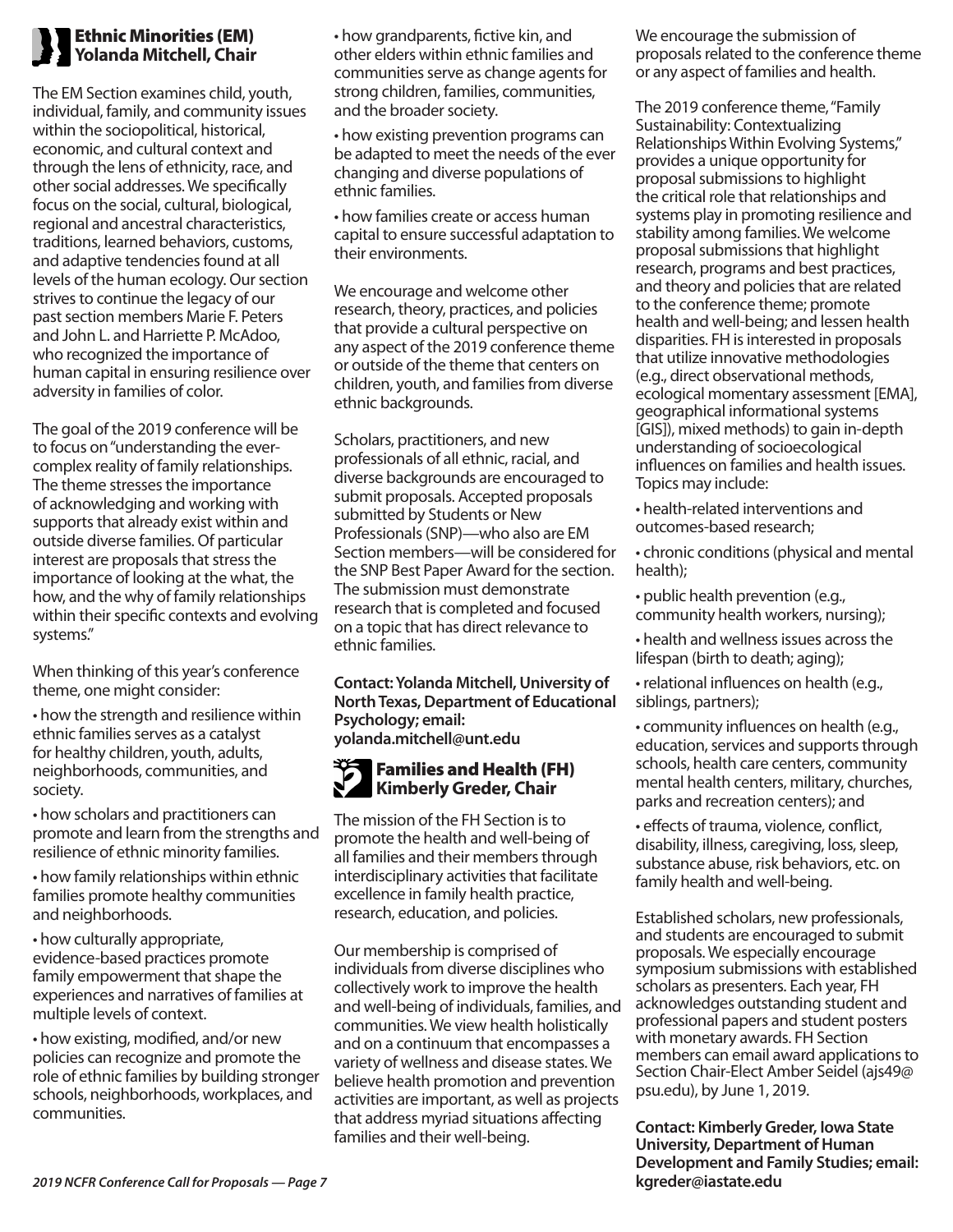#### Family Policy (FP) **Anne Farrell, Chair**

NCFR is the national organization committed to informing our understanding of how families live, struggle, and (hopefully) sustain themselves under a variety of conditions and contexts. It is hard to imagine a public system, market, industry, or academic discipline that does not intersect with family life. We live in a society in which family well-being and sustainability are greatly impacted by evolving and diverse relationships within and between family members, the family system, and society. This year's theme addresses any and all facets of family life!

The primary mission of the FP Section is to inform and examine the influence of policy on all aspects of family life, including the ways in which policies facilitate and/or hinder sustainable family well-being across diverse families and the lifespan. Policies influence the functioning, adaptation, coping, and health of individuals, families, and communities. We as researchers, educators, practitioners, and leaders can inform policy matters in the academy, at the state and national levels, and globally. Through our scholarship and translation of research findings in our teaching, practice, outreach, and engagement, policy implications abound.

Indeed, **we need your research to contextualize relationships within evolving systems!** Whether you study family decision making, health, gender issues, child welfare, child wellbeing, family well-being, disabilities, education, parenting, or some other facet of family life, the impact of your work is only enhanced by connections to policy, which has its effects at the population level.

The FP Section aims to leverage this year's theme by emphasizing the ways in which research can inform policy. Of particular interest are proposals that focus on **new lines of research on prevention and intervention approaches, programs, and policies that support families at risk for disparate outcomes.**

Does your work:

• address family structure?

• address the effectiveness of programs and strategies that attempt to build individual and family resilience?

• promote family sustainability within a variety of contexts or family systems?

• reduce the effects of trauma and stress on vulnerable families?

• help parents manage in an increasingly complex atmosphere?

Research in any and all of these areas is of policy relevance, and we warmly invite you to submit your proposals. The FP Section also seeks proposals that reflect the ways in which Family Science both reflects and informs the ecology of child and family development. Topics might include:

• the relationship of family and the various contexts or systems in which families live, including their shared capacity to reciprocally influence development and outcomes;

• the experience of adversity, poverty, and toxic stress;

• the capacity of public and private programs, supports, and systems to capitalize on resilience and promote sustainability among and within vulnerable families; and

• the efficacy and efficiency of programs and systems with respect to improving well-being.

Research designs need not be embedded in or emerge strictly from policy, however, authors and presenters should devote significant attention to the potential impact of research (e.g., how methods and findings might inform public policy or policy relevant outcomes, including access, cost, and well-being).

In addition to proposals addressing the conference theme directly, the FP Section encourages submissions of all formats that investigate:

• the influence of social policies on family structures and functioning, family processes and transitions, and

• the ways in which individuals and families navigate, negotiate, and make meaning of their lives in diverse and global contexts.

As a section, we are keenly interested in examining effective and innovative

methods of teaching family policy; how scholars conduct policy analysis both within and distinct from scholarship; and how researchers negotiate policy engagements through a range of activities.

Proposals submitted to the FP Section should include a clearly articulated policy context and/or implications. Prospective presenters are advised to consider a range of policy-relevant questions, especially as they might relate to the priorities of major public systems (e.g., healthcare, education, child welfare, housing, juvenile and criminal justice, financial supports for needy families, mental health and substance abuse, etc.). If you are not sure how your work aligns with policy, get in touch!

FP Section members — especially students and new professionals — are encouraged to apply for one of our Feldman Awards. For more information see ncfr.org/awards/section-awards.

#### **Contact: Anne F. Farrell, Chapin Hall at the University of Chicago; email: afarrell@chapinhall.org**

#### $\partial_t$  Family Therapy (FT) **Rachel Tambling, Chair**

The theme of the 2019 conference, "Family Sustainability: Contextualizing Relationships Within Evolving Systems," invites us to consider our role as family therapists in larger social, cultural, and global systems.

We hope the 2019 conference theme will attract scholarship covering a broad range of cutting-edge, relationally oriented clinical research that examines how family therapists can appropriately and responsibly address the intersections between societal and cultural factors, and how these factors shape the individual and relational experiences of the people with whom we work. In particular, we are seeking proposals focused on:

• developing and testing clinical theories;

• creating and evaluating therapeutic interventions; and

• improving the training and supervision of couple and family therapists in ways that help families and couples contribute to the overall well-being of society.

Special consideration will be offered for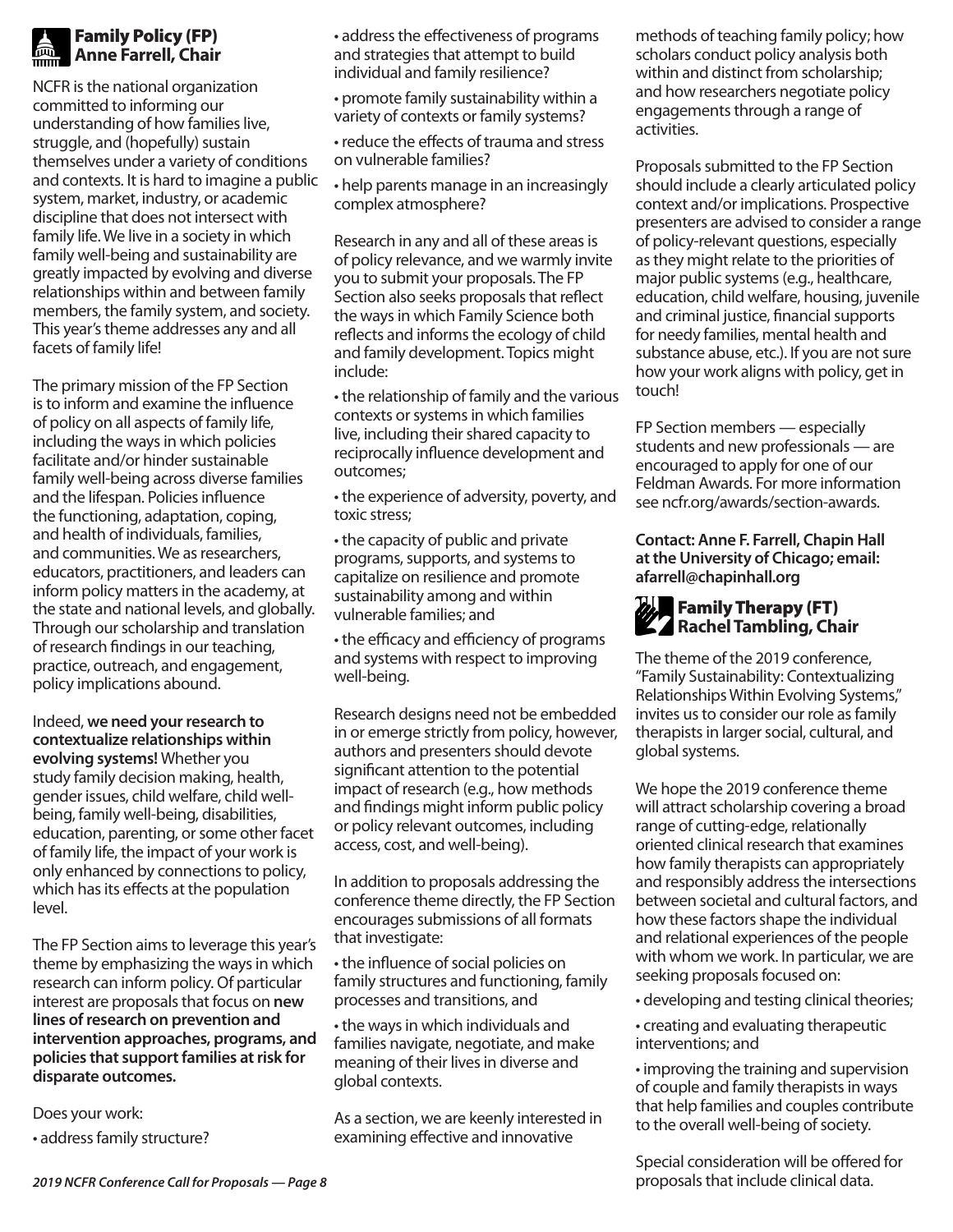In addition to submissions pertaining to the conference theme, we also invite submissions on a wide variety of other topics important to the couple and family therapy field. Research and applied presentations can focus on topics including but not limited to:

• intimacy, relationship formation and dissolution;

- parent-child relationships;
- diverse families and couple relationships;

• influences of larger social factors such as sexism, racism, classism, and heterosexism on individuals, couples, and families; and

• therapeutic approaches and techniques.

The FT Section has a strong tradition of vibrant and well-attended roundtable presentations and symposia. Please consider submitting a roundtable or symposium proposal. Roundtable presentations are a great way to showcase the work that we do as family therapists in an interactive format. Symposia bring together the work of scholars in similar areas for engaging discussion. Please consult the submission website for more information regarding each presentation format.

Established researchers, therapists, and educators as well as students and new professionals are encouraged to submit proposals. Student and new professional poster and paper submissions that are first authored by FT Section members are eligible for awards within the section (please see descriptions at bit.ly/NCFR-FTawards).

In addition to the general NCFR review criteria for proposals, the FT Section expects that proposals will include practical implications for clinicians, educators, supervisors, and the profession of couple and family therapy.

**Contact: Rachel Tambling, University of Connecticut, Department of Human Development and Family Sciences; email: rachel.tambling@uconn.edu**

#### Feminism and Family Studies (FF) **Abbie E. Goldberg, Chair**

Feminist family scholars recognize the power of social, cultural, and political context in shaping individuals' and

families' lives, and work to advance research and policy that reflects the rapidly changing and increasingly diverse family landscape. In 2019, the conference focus is on family sustainability namely, the relationships among family members that maintain the well-being and resilience of family unity across generations. This theme emphasizes the ever-complex reality of family relationships; stresses the importance of acknowledging the supports that already exist within and outside of diverse families; and embraces attention to strengths, not deficits, in understanding contemporary families. It also highlights the need to examine the "what", "how", and "why" of family relationships within their specific contexts and evolving systems.

This theme allows feminist scholars to propose and share work that centers on family processes and relationships in family structures that have been understudied, marginalized, or ignored. It encourages feminist scholars to "dig deep" into the lived experiences of families, in all their complexity, without assuming a comparative lens.

We encourage submissions that explore the experiences of families-in-context, attending to how families have been shaped by and resisted heteropatriarchal structures and systems. We especially encourage submissions that use feminist perspectives to address how gender, sexual orientation, class, race, religion, and other social locations intersect to shape family processes and functioning, amidst broader structures of inequality. For example: How do LGBTQ youth raised in religious homes resist and challenge sexual and gender normativity within their families and communities? What are the experiences of immigrant women and children in the U.S. in the current political climate, and what personal and contextual factors appear to support their resilience and empowerment?

We invite proposals advancing feminist theories and practices, whether they are linked specifically to the conference theme. Established professionals, newer professionals, and students all are encouraged to submit proposals.

**Contact: Abbie Goldberg, Clark University, Department of Psychology; email: agoldberg@clarku.edu**



#### International (IN) **Mihaela Robila, Chair**

The International Section (IN) strives to increase the understanding of families around the world by promoting family research, education, policy, and practice globally, and facilitating communication and sharing information among international scholars.

Through its global focus, the IN Section has a great opportunity to make a significant contribution to the 2019 NCFR conference theme of "Family Sustainability: Contextualizing Relationships Within Evolving Systems."

The IN Section welcomes proposals that use sound theoretical and empirical approaches focused on families in an international context. Possible topics related to the conference theme include:

• examination of different factors (e.g., international migration, technology) that impact families' sustainability and their functioning in different countries;

- development, implementation, and evaluation of programs and services that support family well-being and adaption in the global context;
- examination of policies and their impact on families sustainability around the world;
- analysis of educational approaches, resources, trainings, and practices that strengthen families and communities around the world; and

• exploration of ways in which family scholarship and practice can address global issues, such as sustainable development, gender equality, poverty reduction, health and well-being, and strong communities and societies.

IN strives to attract submissions from colleagues from around the world and have a wide geographical representation at the conference. We encourage our colleagues who are submitting and attending the conference from outside the U.S. and Canada to apply for the IN travel awards. Established scholars, early career professionals, and students are encouraged to submit proposals.

**Contact: Mihaela Robila, Queens College, City University of New York, Department of Human Development and Family Studies; email: mihaela.robila@qc.cuny.edu**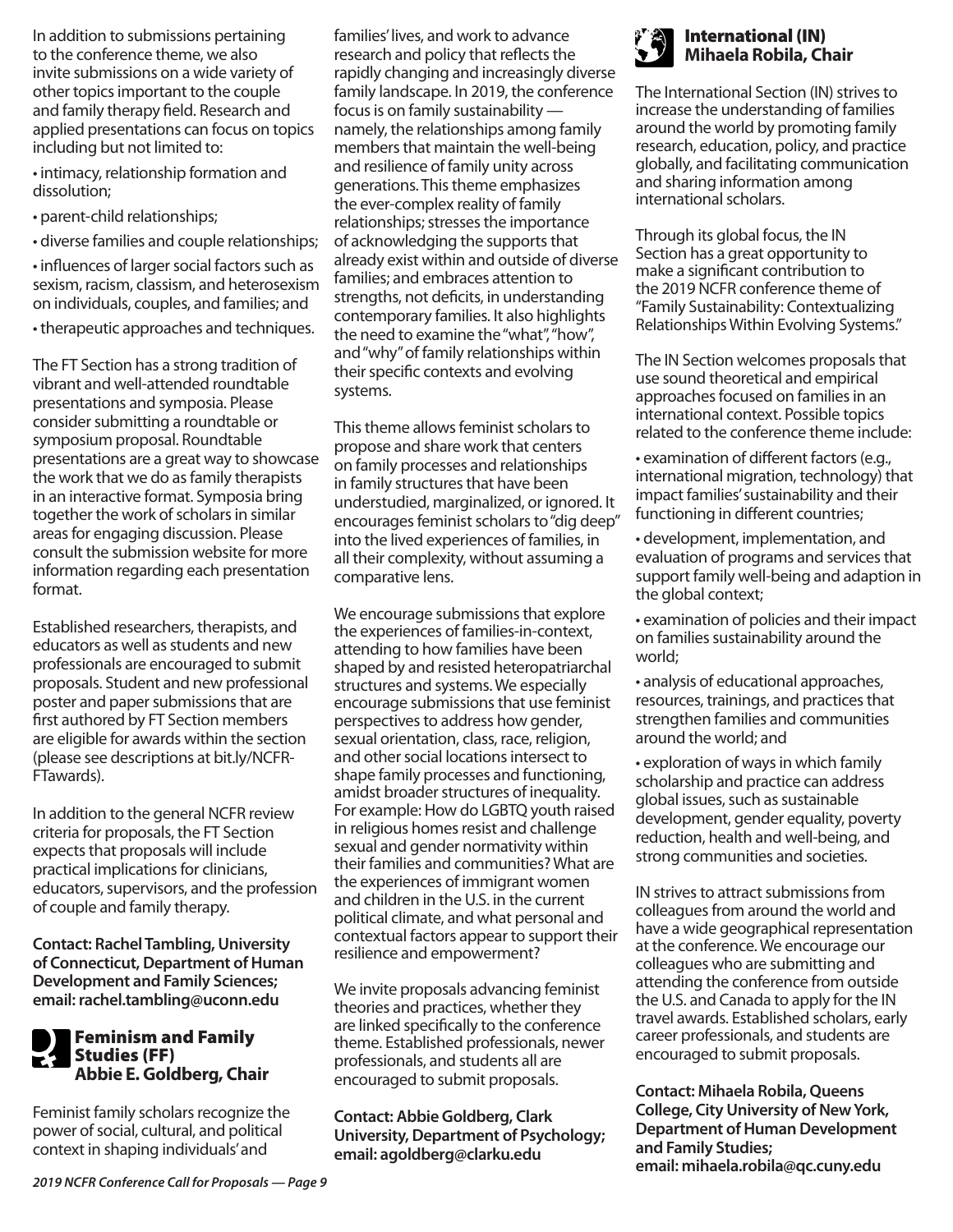#### Religion, Spirituality, & Family (RSF) **Mike Goodman, Chair**

The 2019 NCFR Annual Conference theme is "Family Sustainability: Contextualizing Relationships Within Evolving Systems." From the description of the conference theme: "Family sustainability is defined as the relationships among family members that maintain the well-being and resilience of family unity across generations. Family sustainability is developed and strengthened by the continuous and various relationships with which the family engages as those relationships are influenced by social and physical environments. Family sustainability is seen as a process, not as a static goal. This theme stresses the importance of acknowledging and working with supports that already exist within and outside diverse families."

With the increasing secularization of society, questions have been raised regarding the relevance of religion as an important context within which to study the family. However, research continues to show that religion and spirituality correlate strongly with several family processes and outcomes, including greater family stability in most though not all cases. The Religion, Spirituality, and Family (RSF) Section thus has much to contribute to the 2019 conference theme.

The following questions may be helpful in formulating proposals to be submitted to the RSF Section for the 2019 conference:

• How has or does religion/spirituality contribute to family sustainability?

• Are there ways in which religion/ spirituality can be detrimental to family sustainability and if so, how?

• How can more healthy approaches to religion and spirituality in the family minimize some of the less beneficial connections?

• What are some of the macro and/or micro aspects of religiosity that influence family sustainability?

• Why has religion/spirituality historically impacted family sustainability and have societal changes (e.g., residential mobility, divorce, cohabitation, immigration, etc.) modified this impact?

• What processes are involved in the connection between religiosity and family sustainability?

• Are their specific ways various religious

traditions can and do contribute to family stability in unique ways?

• Which specific aspects of religiosity/ spirituality contribute to or detract from family well-being?

• Which specific aspects of belief, practice, or sociality associated with religiosity create the greatest impact on family sustainability?

• Does the role of religion in family sustainability change depending on whether the faith tradition is the minority or majority religion of the area?

• How might gender, race, ethnicity, or sexual identity intersect with religion/ spirituality to impact family sustainability?

• What role can/does religion play in family sustainability for ethnic, racial, sexual, or other underrepresented groups?

• What role can religion and spirituality play in supporting family sustainability in the face of ever-changing circumstances of modern life and culture?

• How does religiosity intersect with international / cross-cultural variations to affect family sustainability?

• In what ways does religion/spirituality help with coping and in what ways can it be harmful?

• What understudied religious traditions could be examined in relation to family sustainability?

• How does the increase in interfaith marriage impact family sustainability?

• What methodological innovations can improve the study of religion and family life?

These questions are not meant to be exhaustive but rather are intended to provide a few ideas on how a focus on religion and spirituality may add to this year's conference theme. All proposals on these or other issues related to religion, spirituality, and family are welcomed.

As we did last year, we encourage and invite our senior professional section members to submit a proposal to the 2019 conference. Student members are still encouraged to contribute even as we invite our professional section members to share their expertise and knowledge.

**Contact: Michael Goodman, Brigham Young University, Department of Marriage, Family, & Human Development; email: professorgoodman@gmail.com**



The RT Section focuses on promoting work that effectively integrates research and theory about families and the context in which families live, work, interact, and develop. All theoretical perspectives and styles of research that emphasize both conceptual and empirical rigor are welcome.

As the RT Section works to strengthen its identity, we are particularly interested in proposals that:

• explore the links between theory and the process of research;

• emphasize the connection between theory and research methodologies; or

• anchor research questions or hypotheses in a clearly articulated theoretical perspective.

This year's theme provides an opportunity to explore the systems and relationships that make up and influence families and the ever broadening global context in which families live, work, interact, and develop. It also offers an opportunity to highlight the strengths that lead families and individuals to thrive.

We invite you to submit a proposal and encourage your colleagues to do the same. Each symposium proposal should include a maximum of four papers organized around a common theme, with at least one named discussant. Symposium proposals would be strengthened by including scholars who are from diverse disciplines, or who approach the topic with innovative methodological strategies or theoretical perspectives. In addition, formats other than symposia are welcome. Presentations by senior scholars as well as rising new scholars are encouraged, as are presentations by scholars from outside of North America. We particularly encourage presentations on cutting edge aspects of a content area, theory, methodology, and analytic procedures.

We look forward to seeing all of your proposals and putting together another great selection of RT Section sessions!

**Contact: Kari Adamsons, University of Connecticut, Department of Human Development and Family Studies; email: kari.adamsons@uconn.edu**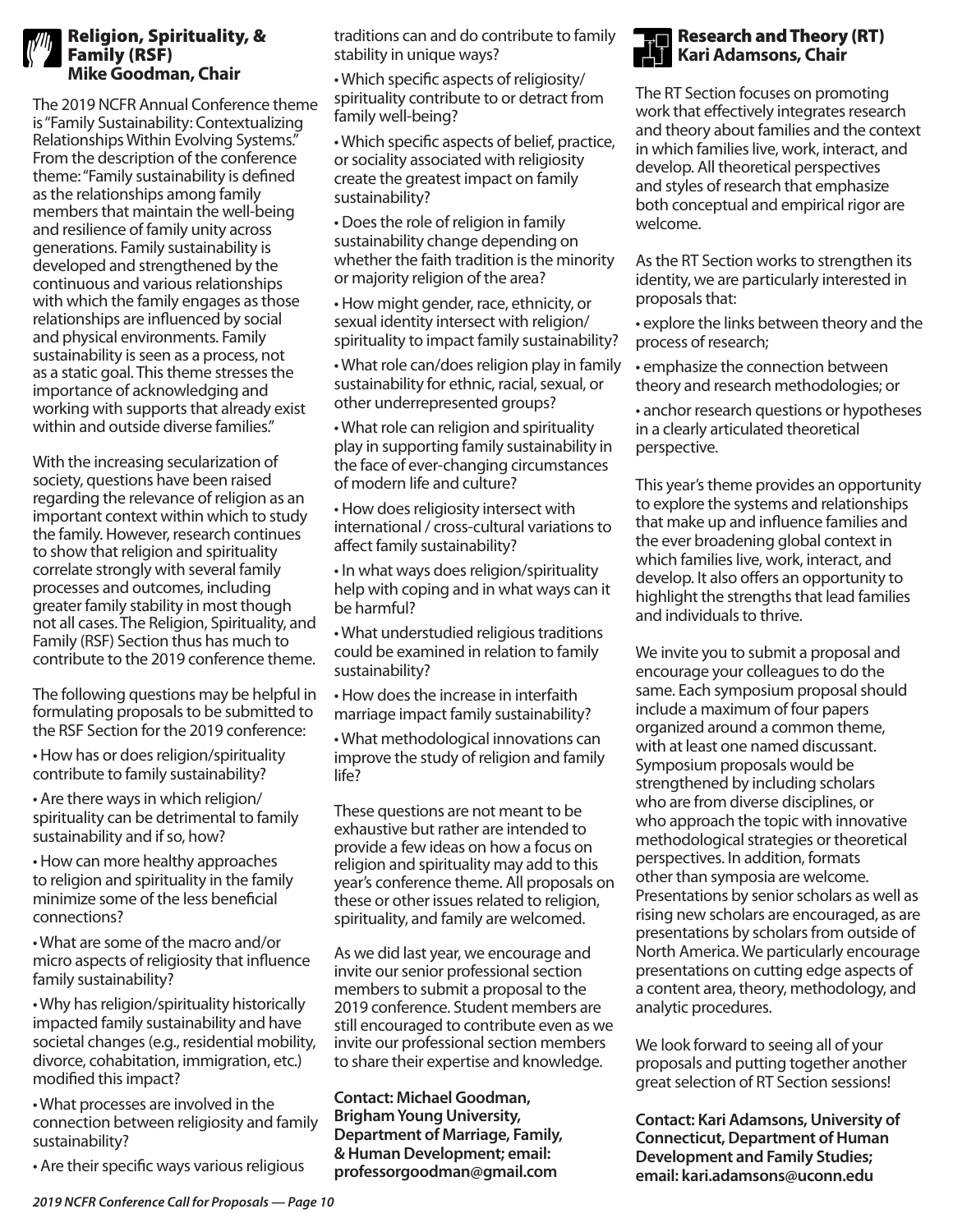#### Affiliate Councils (AC) **Brandon K. Burr, Program Chair**

Sharing ideas, giving support and combining resources are a few of the services of the Affiliate Councils (AC). Strong student affiliates and state/ regional affiliates are necessary for the long-term viability of NCFR. In many ways, AC helps build the interconnection between the national and the local/state/ regional. Submitting to AC highlights important affiliate-level research and practice, and aids in the exchange of ideas and resources with others across the nation. AC welcomes proposals which address important issues related to affiliate successes and managing challenges.

**The AC will host two workshops: one exclusively for student affiliate councils and the other for state/regional councils.**  Proposals will be accepted from both student and state/regional affiliate councils.

Both 2019 AC workshops will feature roundtable presentations. Affiliate members are encouraged to submit one or more proposals for roundtable discussion that highlight top areas in which their affiliate is doing well. The goal is for councils to identify their strengths and showcase their successes in a unique way at their accepted roundtable. Discussion with members of other affiliates across the country will be a priority at the conference.

Specific workshop topics to consider include the following:

- recruitment and retention of members;
- service projects and involvement;
- annual conferences;
- fundraising ideas and accomplishments;
- strategies for meeting with policymakers and providing education;
- marketing and social media outreach
- strategies;
- leadership; and
- community engagement.

#### Whether submitting roundtables for the student affiliate or the state/regional affiliate workshop, **include the following information in your proposals:**

1. Full proposal title and presenter information (i.e., name, credentials,

affiliation, and email). While the presentation may be individually authored, it must be affiliate-based.

2. Whether you are submitting to the student affiliate workshop or the state/ regional workshop.

3. Short abstract (maximum 100 words)

4. Full summary of the roundtable proposal (maximum 1,000 words) for peer review. All documents must be in PDF format and should:

i. Provide a brief background of the proposing affiliate council.

ii. Explain the significance of the considered topic and what the affiliate council is doing that would be beneficial for other affiliate councils.

iii. Include innovative methods, tools, concepts, and approaches for engaging participants with the topic.

#### 5. **Email your proposal by March 4, 2019, 11:59 p.m. PST to Bethany Cox (bethanycox@ncfr.org)**, NCFR's manager of member relations.

Authors of accepted roundtables will be required to bring any materials needed for their roundtable to their assigned workshop.

We also encourage applications/ nominations for the three AC awards: Affiliate Grant (grant money for the Affiliate group), Meritorious Service Award (for outstanding service by state and regional affiliate members), and Presidentfor-a-Day-Award (empowers a student or new professional to continue growing in their leadership within NCFR).

**Contact: Brandon K. Burr, University of Central Oklahoma, Department of Human Environmental Sciences; bburr1@uco.edu**

#### Students and New **BIP** Professionals (SNP) **Erin Lavender-Stott and Kale Monk, Co-Reps**

Students and New Professionals (SNP) promote skills and provide relevant information to students (graduate and undergraduate) and new professionals (within five years of their final degree). Their primary emphasis is on promoting professional development for students, teachers, researchers, and practitioners during the early stages of their careers.

We encourage students, new professionals, and seasoned professionals to submit proposals. The 2019 conference theme is "Family Sustainability: Contextualizing Relationships Within Evolving Systems." With the conference theme and the SNP mission in mind, we are particularly interested in proposals related to:

- mentorship;
- applying to graduate school
- tips and tricks of the job market (academic and non-academic);
- tips, tricks, and benefits of post-docs;
- 21st century higher education;
- applying for grants;
- sustaining work-life integration;
- scholar-activism and/or practitioneractivism; or
- communicating science, engagement, and translational research.

We welcome all proposals related to skill building and/or professional development relevant to students and new professionals. If you are a student or new professional with a proposal outside of those foci, please submit to one of the sections.

The SNP program representatives are happy to answer questions or provide feedback regarding proposal ideas.

**Contact: Erin Lavender-Stott, South Dakota State University, Department of Counseling and Human Development; email: Erin.LavenderStott@sdstate.edu or Kale Monk, University of Missouri, Department of Human Development and Family Science; email: monkj@missouri.edu**

#### Theory Construction & Research Methodology (TCRM) Workshop **Adam Galovan and Spencer James, Co-Chairs**

The Theory Construction and Research Methodology (TCRM) Workshop offers a unique opportunity for scholars to discuss working papers on family theory and research methodology. The TCRM workshop will be held immediately preceding the 2019 NCFR Annual Conference, on Nov. 19–20, 2019, in Fort Worth, Texas.

We are pleased to have Dr. Thomas Bradbury presenting a special session at TCRM this year. High-quality theorizing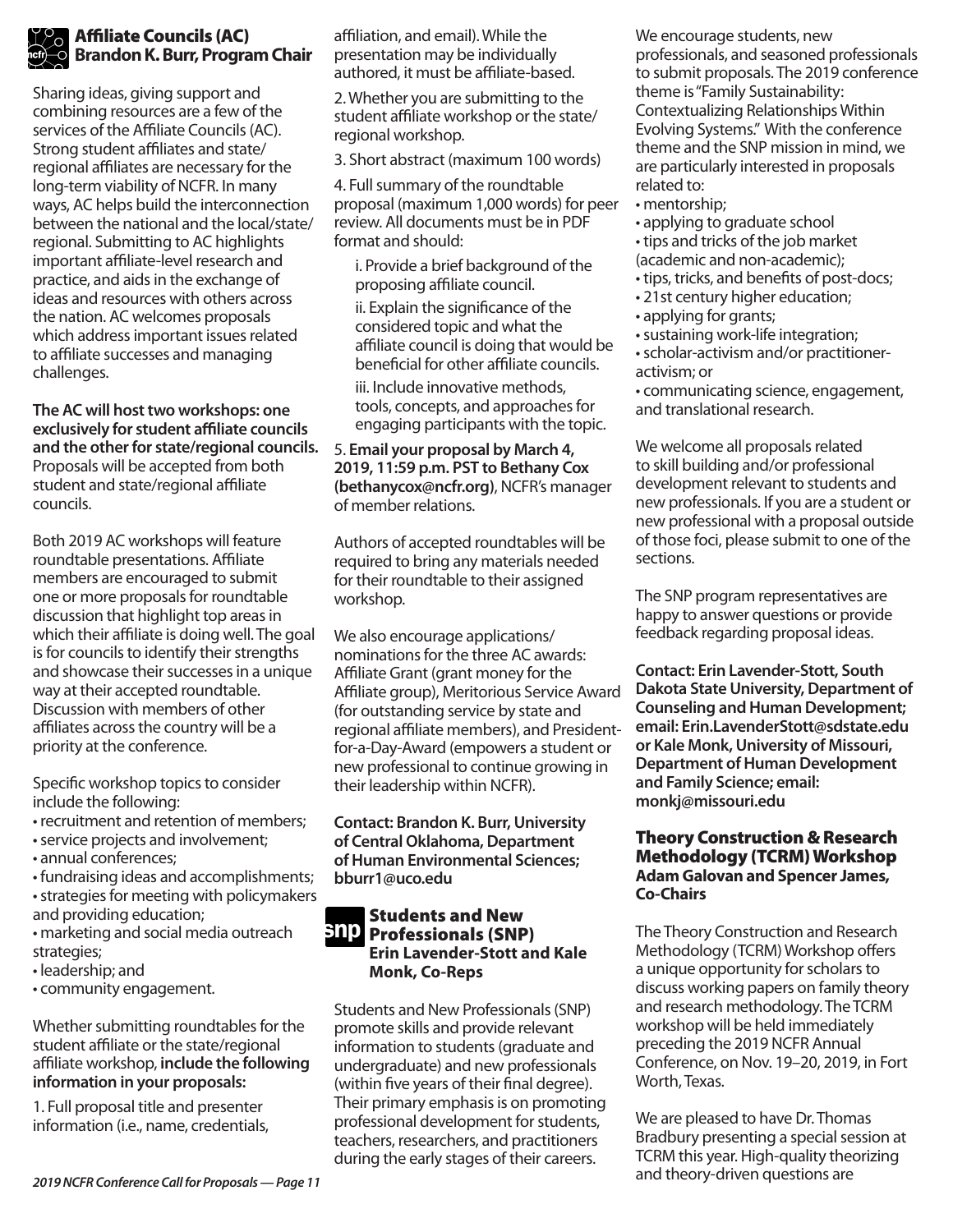foundational to quality family scholarship. The best intervention work should also be theoretically driven and ideally accompanied by excellent evaluation and basic research. Dr. Bradbury will discuss his work and the importance of theory for both basic and applied scholarship.

We invite scholars to submit theoretical or methodological proposals that would be of interest to both basic and applied researchers.

TCRM sessions follow a distinctive format. Authors submit their papers several months before TCRM and leaders in the field serve as discussants, writing reviews of the paper. Authors' papers are made available prior to TCRM so attendees can come to the session already having read the paper. Each session begins with a brief summary of the papers followed by discussant comments, author responses, and audience conversation providing invaluable feedback to the authors and stimulating the thinking of authors, discussants, and attendees alike.

Rather than focusing on empirical findings, TCRM papers should advance family theories or research methodologies. TCRM is sponsored by NCFR's *Journal of Family Theory & Review*  (JFTR), and many papers presented at TCRM have eventually been published in JFTR.

TCRM 2019 will accept proposals for two types of sessions:

**• Working papers:** Special topics in theory and methodology. Paper proposals are submitted individually.

**• Methodology workshops:** Open format sessions focusing on specific methodological techniques or data sources.

When submitting a paper proposal to TCRM, proposals should include:

1. the full paper or workshop title 2. a running page header appropriate to your topic

3. a short abstract (maximum 100 words, for publicity purposes)

4. a long proposal, no more than 1,750 words (excluding tables, figures, and references) for peer review

5. 2-3 suggestions for discussants for working papers

All documents should be sent in PDF format.

Proposals should:

• provide a brief background and context for the paper;

• explain the significance of the topic and what gaps in knowledge the paper seeks to fill;

• underscore how the proposed work will advance either family theory or research methodology;

• describe how the project takes up

innovative aims or employs novel concepts, approaches, or methods; and • where possible, briefly discuss implications of the theoretical work or methodology to applied research or practice.

Showing evidence of work already underway is highly encouraged.

**The deadline for TCRM submissions is March 15, 2019, 11:59 p.m. PST.** Authors of accepted papers will be required to submit a full version of the paper, up to 35 pages, by Aug. 15, 2019.

TCRM submitters should fill out the TCRM application form and attach the proposal in PDF format. **Email your proposal to TCRM Co-Chairs Adam Galovan and Spencer James at TCRM2019@gmail.com.**

Note that TCRM proposals are not submitted through the usual NCFR online submission system with other conference proposals.

Please contact Adam or Spencer with any questions regarding TCRM, the proposal process, or being a paper discussant. We are looking forward to seeing you in 2019!

**Contacts: Adam Galovan, University of Alberta, Department of Human Ecology, and Spencer James, Brigham Young University, Department of Family Life; email: TCRM2019@gmail.com**

# *Proposal Submission Deadline:* **11:59 p.m. Pacific Standard Time | March 4, 2019**

### **To submit a proposal when the online submission system is open:**

### **1. Visit** *ncfr.org/call-for-proposals*

**2. Click on "Submit a Proposal"**

*With questions regarding content***, contact the chair of the section to which you are submitting.**

*With technical or process questions***, email Cindy Winter (cindywinter@ncfr.org).**